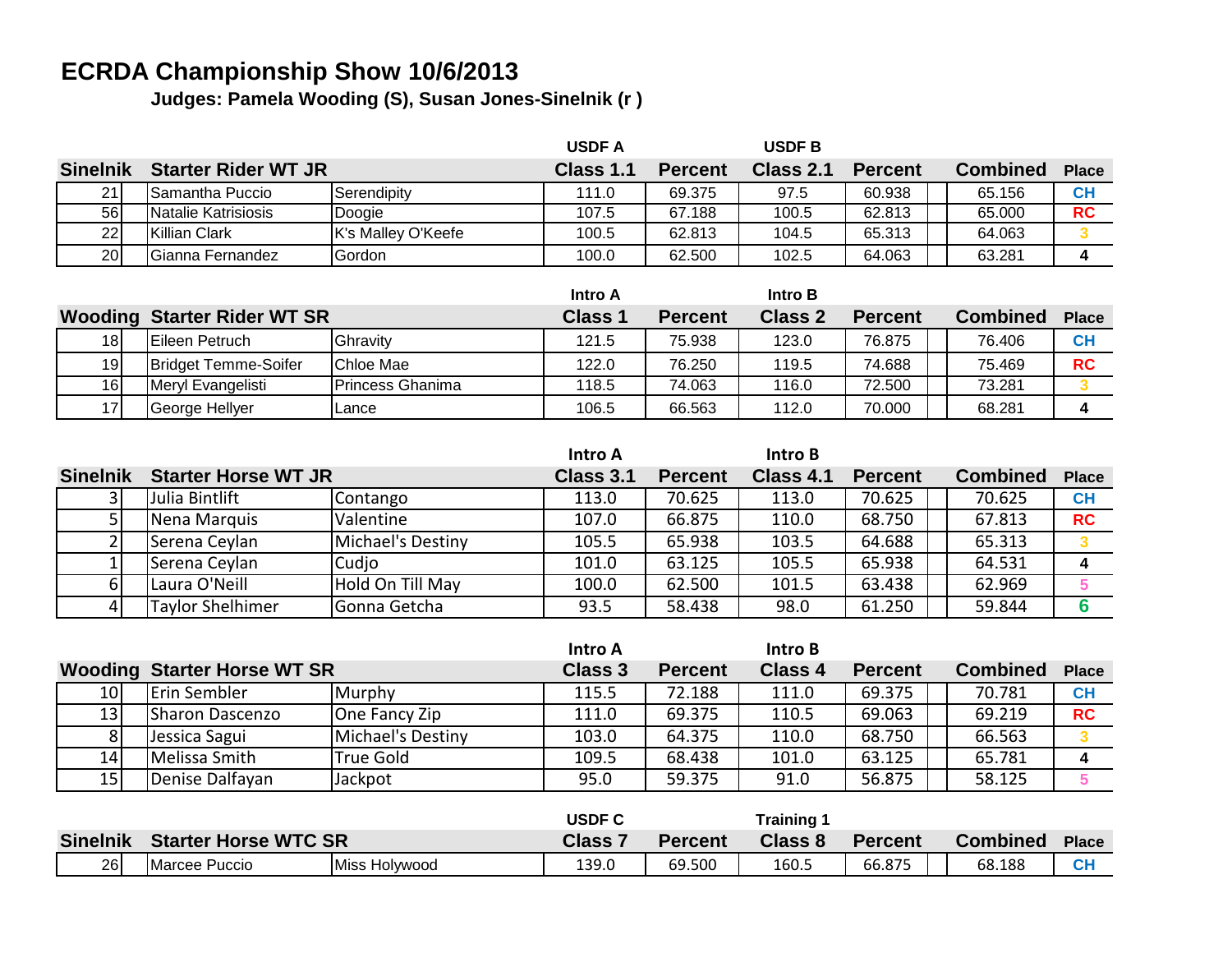|                 |                                     |                            | Intro C |                | <b>Training 1</b> |                |                 |              |
|-----------------|-------------------------------------|----------------------------|---------|----------------|-------------------|----------------|-----------------|--------------|
|                 | <b>Wooding Starter Rider WTC JR</b> |                            |         | <b>Percent</b> | Class 6.1         | <b>Percent</b> | <b>Combined</b> | <b>Place</b> |
| <b>25</b>       | <b>Amber Henderson</b>              | Midsummer Night's Dream    | 147.5   | 73.750         | 153.5             | 63.958         | 68.854          | <b>CH</b>    |
| 23 <sub>l</sub> | Jessica Brindle-Clark               | <b>IC</b> vcloptic Dilemma | 133.0   | 66.500         | 155.5             | 64.792         | 65.646          | <b>RC</b>    |
| 24              | Leah Mahon                          | <b>Back in Purple</b>      | 133.0   | 66,500         | 139.5             | 58.125         | 62.313          |              |
| 76 <sub>l</sub> | Kristin Giordano                    | Kammander-In-Chief         | 140.5   | 58.542         | 127.5             | 63.750         | 61.146          |              |

|                 |                         |                        | <b>Training 2</b> |                | <b>Training 3</b> |                |                 |              |
|-----------------|-------------------------|------------------------|-------------------|----------------|-------------------|----------------|-----------------|--------------|
| <b>Sinelnik</b> | <b>Training JR</b>      |                        | <b>Class 12.1</b> | <b>Percent</b> | <b>Class 13.1</b> | <b>Percent</b> | <b>Combined</b> | <b>Place</b> |
| <b>39</b>       | Nikki Charles           | Tuscan                 | 185.0             | 66.071         | 169.0             | 67.600         | 66.836          | <b>CH</b>    |
| 421             | <b>Brianna Gonzalez</b> | Heaven Sent            | 188.5             | 67.321         | 165.5             | 66.200         | 66.761          | <b>RC</b>    |
| 27              | <b>Brielle Ebner</b>    | <b>Buddy</b>           | 185.5             | 66.250         | 160.0             | 64.000         | 65.125          |              |
| 41              | Natalie Cribbin         | A Diamond in the Rough | 180.0             | 64.286         | 160.0             | 64.000         | 64.143          |              |
| 40              | Sela Lerner             | Decorative Illusion    | 154.5             | 55.179         | 127.0             | 50.800         | 52.989          |              |

|                 |                    |                 | <b>Training 2</b> |                | <b>Training 3</b> |                |                 |              |
|-----------------|--------------------|-----------------|-------------------|----------------|-------------------|----------------|-----------------|--------------|
| Wooding         | <b>Training SR</b> |                 | Class 12          | <b>Percent</b> | Class 13          | <b>Percent</b> | <b>Combined</b> | <b>Place</b> |
| 33              | Joelle Rybakowski  | Chips Ahoy WH   | 202.0             | 72.143         | 176.5             | 70.600         | 71.371          | <b>CH</b>    |
| 31              | Melissa Tomasello  | Chloe           | 186.0             | 66.429         | 164.0             | 65.600         | 66.014          | <b>RC</b>    |
| 32 <sub>l</sub> | Lori Farace        | Perfectly Buff  | 184.5             | 65.893         | 163.0             | 65.200         | 65.546          |              |
| 28 <sub>l</sub> | Susan Helm         | <b>Snickers</b> | 177.5             | 63.393         | 152.0             | 60.800         | 62.096          |              |
| 29              | Kathleen Taler     | JR              | 148.0             | 52.857         | 125.5             | 50.200         | 51.529          |              |

| <b>Training MFS</b><br><b>Class 31</b><br><b>Sinelnik</b><br>Percent |              |        |              |
|----------------------------------------------------------------------|--------------|--------|--------------|
|                                                                      | <b>Place</b> |        | <b>Final</b> |
| <b>28</b><br><b>Snickers</b><br>182.5<br>60.833<br>Susan Helm        | <b>CH</b>    | 60.833 |              |

|                 |                               |                         |                    |        | First 3                   |                |                 |              |
|-----------------|-------------------------------|-------------------------|--------------------|--------|---------------------------|----------------|-----------------|--------------|
| <b>Sinelnik</b> | <b>First Level SR</b>         |                         |                    |        | Class 16                  | <b>Percent</b> | <b>Final</b>    | <b>Place</b> |
| 63              | Lisa Toaldo                   | Bentley                 |                    |        | 189.5                     | 61.129         | 61.129          | CH           |
|                 |                               |                         |                    |        |                           |                |                 |              |
|                 |                               |                         | First 2            |        | First 3                   |                |                 |              |
|                 | <b>Wooding First Level JR</b> |                         | Class 15.1 Percent |        | <b>Class 16.1 Percent</b> |                | <b>Combined</b> | <b>Place</b> |
| 461             | Morgan Lubner                 | <b>Fein Jewel</b>       | 263.5              | 71.216 | 221.5                     | 71.452         | 71.334          | <b>CH</b>    |
| 61              | Lisa Mauriello                | Crossfires Dessert Rose | 224.5              | 60.676 | 202.0                     | 65.161         | 62.918          | <b>RC</b>    |

|         |                  |         |  |  | <b>1st MFS</b> |                |                             |                  |
|---------|------------------|---------|--|--|----------------|----------------|-----------------------------|------------------|
| Wooding | <b>First MFS</b> |         |  |  |                | <b>Percent</b> | $\overline{\mathsf{final}}$ | Place            |
| 63      | Lisa Toaldo      | Bentley |  |  | 202.5          | 67.500         | 67.500                      | <b>CL</b><br>UT. |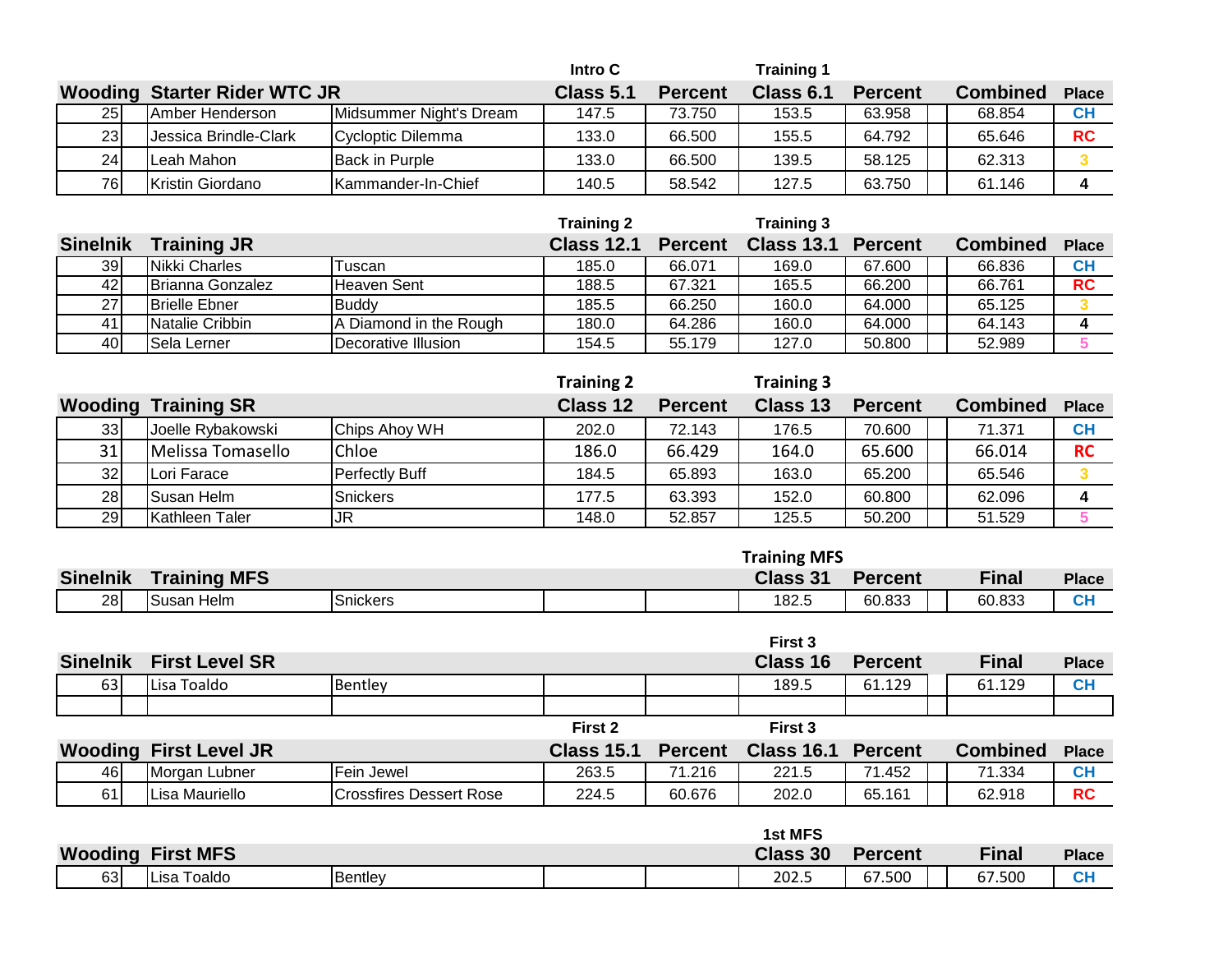|                 |                                            |                         | First 2           |                | First 3             |                |                 |                         |
|-----------------|--------------------------------------------|-------------------------|-------------------|----------------|---------------------|----------------|-----------------|-------------------------|
| <b>Sinelnik</b> | <b>First Having Shown Above 2nd</b>        |                         | <b>Class 15.2</b> | <b>Percent</b> | <b>Class 16.2</b>   | <b>Percent</b> | <b>Combined</b> | <b>Place</b>            |
| 68              | <b>Iris Biely</b>                          | Kosmic Karma            | 250.0             | 67.568         | 216.0               | 69.677         | 68.622          | <b>CH</b>               |
| 45              | Nancy Vine                                 | <b>Wild Memory</b>      | 227.5             | 61.486         | 191.0               | 61.613         | 61.550          | <b>RC</b>               |
| 44              | Sophia Ujhelyi                             | <b>Riley</b>            | 216.0             | 58.378         | 157.0               | 50.645         | 54.512          | $\overline{\mathbf{3}}$ |
|                 |                                            |                         |                   |                |                     |                |                 |                         |
|                 |                                            |                         | <b>Training 2</b> |                | <b>Training 3</b>   |                |                 |                         |
| <b>Sinelnik</b> | <b>Training Having Shown Above 2nd</b>     |                         | <b>Class 12.3</b> | <b>Percent</b> | <b>Class 13.3</b>   | <b>Percent</b> | <b>Combined</b> | <b>Place</b>            |
| 43              | Jessica Sagui                              | Midsummer Night's Dream | 189.0             | 67.500         | 154.5               | 61.800         | 64.650          | CH                      |
| 35              | Nicole Rettino-Lambert                     | Kosmic Karma            | 175.5             | 62.679         | 153.5               | 61.400         | 62.039          | RC                      |
|                 |                                            |                         |                   |                |                     |                |                 |                         |
|                 |                                            |                         | Second 2          |                | Second 3            |                |                 |                         |
| Wooding         | <b>Second Level JR</b>                     |                         | <b>Class 18.1</b> | <b>Percent</b> | <b>Class 19.1</b>   | <b>Percent</b> | <b>Combined</b> | <b>Place</b>            |
| $\overline{3}$  | Alexa DiCiurcio                            | <b>Fany Delray</b>      | 230.0             | 60.526         | 251.0               | 59.762         | 60.144          | <b>CH</b>               |
|                 |                                            |                         |                   |                |                     |                |                 |                         |
|                 |                                            |                         | Second 2          |                | Second 3            |                |                 |                         |
| Wooding         | <b>Second Level SR</b>                     |                         | <b>Class 18</b>   | <b>Percent</b> | <b>Class 19</b>     | <b>Percent</b> | <b>Combined</b> | <b>Place</b>            |
| $\vert 4 \vert$ | <b>Tracey Wilson</b>                       | Denali                  | 259.0             | 68.158         | 273.5               | 65.119         | 66.638          | <b>CH</b>               |
| 48              | <b>Guilene Mallard</b>                     | <b>MGR Prodigy</b>      | 249.0             | 65.526         | 273.5               | 65.119         | 65.323          | <b>RC</b>               |
|                 |                                            |                         |                   |                |                     |                |                 |                         |
|                 |                                            |                         |                   |                | Second 3            |                |                 |                         |
| <b>Sinelnik</b> | <b>Second Level Having Shown Above 2nd</b> |                         |                   |                | <b>Class 19.3</b>   | <b>Percent</b> | <b>Final</b>    | <b>Place</b>            |
| 69              | George Rickabaugh                          | <b>Mystical Magic</b>   |                   |                | 270.5               | 64.405         | 64.405          | <b>CH</b>               |
| 66              | <b>Iris Biely</b>                          | Don Cooper              |                   |                | 264.0               | 62.857         | 62.857          | <b>RC</b>               |
| 65              | Leslie Savage                              | Photo Image             |                   |                | 240.0               | 57.143         | 57.143          | 3 <sup>1</sup>          |
|                 |                                            |                         |                   |                |                     |                |                 |                         |
|                 |                                            |                         |                   |                | Third 3             |                |                 |                         |
| Wooding         | <b>Third Level SR</b>                      |                         |                   |                | <b>Class 22</b>     | <b>Percent</b> | <b>Final</b>    | <b>Place</b>            |
| 50              | Sharon Lutgen                              | Bonjour                 |                   |                | 244.5               | 62.692         | 62.692          | <b>CH</b>               |
| 49              | Nicole Rettino-Lambert                     | <b>Irish Lore</b>       |                   |                | 222.5               | 57.051         | 57.051          | <b>RC</b>               |
| 51              | Henry Holbrook                             | <b>Better Than Gold</b> |                   |                | 217.0               | 55.641         | 55.641          | 3 <sup>1</sup>          |
|                 |                                            |                         |                   |                |                     |                |                 |                         |
|                 |                                            |                         |                   |                | Fourth <sub>3</sub> |                |                 |                         |

|                 |                              |         |  | ് Fourth ാ      |                |        |              |
|-----------------|------------------------------|---------|--|-----------------|----------------|--------|--------------|
| <b>Sinelnik</b> | <b>Fourth Level SR</b>       |         |  | <b>Class 25</b> | <b>Percent</b> | Final  | <b>Place</b> |
| 57              | <b>Biely</b><br><u>IIris</u> | Paradox |  | 273.5           | 68.375         | 68.375 | $\sim$<br>◡г |